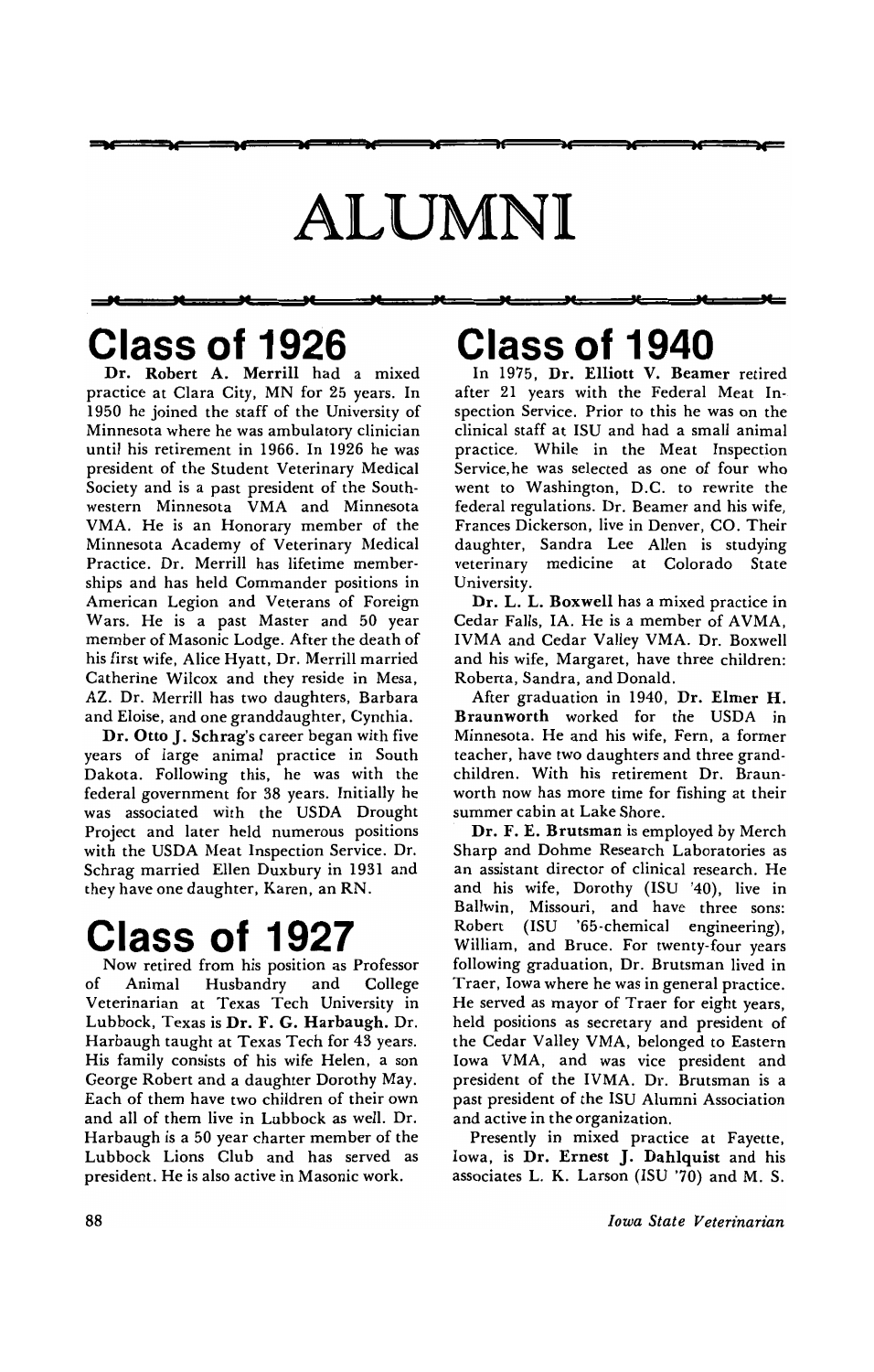Claxton (ISU '76). Dr. Dahlquist and his wife Joyce have four children: Carole, Connie, Ann, and Aimie. He is a member of the IVMA Executive Board, AVMA, Fayette Co. VMA, State Bank of Fayette Board of Directors, local school board, and is Secretary for the Board of Trustees for Upper Iowa University.

Dr. Leon W. Cook and his wife Janine reside in Montezuma, Iowa, where Dr. Cook is engaged in a large animal practice.

Dr. R. J. Dundas is engaged in a small animal practice in Santa Ana, CA. He is a member of state and local associations. Dr. Dundas and his wife, Marie, an RN, have three daughters: Mary Jane, a graudate of law school, teaches law courses at Arizona State University; Jean has a Masters degree in Operations Research and Statistics and is employed by United Airlines; and Marilyn has a Bachelors degree in accounting and is employed by Sears Roebuck & Co. as a controller.

Dr. Ivan C. Elliott has been associated with small animal practice throughout most of his career. He is an AVMA member and has been very active in community affairs. Dr. Elliott has served as a Boy Scout Leader for 20 years and has held various offices in Community Chest and Rotary Club. He served in the County Coroners office for ten years. Dr. Elliott and his wife, Pauline, have one son, Terry (ISU '63).

Following graduation, Dr. J. O. Foss was employed in a small animal practice in Miami, Florida for one year, followed by four in the Veterinary Science Department of North Dakota Agricultural College, now NDSU. In January of 1946, Dr. Foss joined a mixed practice in Minot, North Dakota, where he stayed until his retirement in December 1979. He has maintained membership in the AVMA since 1940 and the NDVMA since 1941. In the NDVMA Dr. Foss has held the positions of Sec.-Treas., Vicepresident and President and was honored as the Veterinarian of the Year in 1978. Dr. Foss and his wife Mildred have three children: Joellen Kay, James, and Elizabeth. There are six grandchildren. Outside of veterinary medicine, Dr. Foss has been active in the Kiwanis Club, his local church, the Minot Zoological Society, Souris Valley Humane Society, Town and Country Sportsmen Club, and the Minot Elks Lodge. He has also served

*Issue No.2, 1980* 

as the Minot Park District Commissioner.

Dr. R. C. Hawk and his wife Lucille are presently residing in Goose Lake, Iowa. Dr. Hawk is retired after being in private practice from 1940-1969.

Dr. Ivan C. Hember was associated with general practices in Mason City and Grimes, IA from 1940 to 1947. For three years he was assistant manager of Norden Serum of Grand Island, NE and in 1950 went into general practice in Grand Island. In 1967 he became Nebraska Assistant State Veterinarian and from 1973 until his retirement in 1975 he was inspector-in-charge at the Omaha stockyards. Dr. Hember is a member of Nebraska VMA, a 30 year member of BPOE and was Mayor of Grimes, IA from 1943-1947. Dr. Hember and his wife Arline have six children and 18 grandchildren.

Dr. M. S. Hofstad received his M.S. and Ph.D. degrees from Cornell. He is currently a Professor of Veterinary Microbiology and Preventive Medicine at ISU and is professorin-charge of the Veterinary Medical Research Institute. His primary area of research has been in avian diseases. He is a member of A VMA, IVMA and American Association of Avian Pathologists. Dr. Hofstad and his wife, Jean, have three daughters: Margery, Rebecca and Katherine.

Oskaloosa, Iowa is home for Dr. M. N. Nuckolls. He is involved in a mixed practice. Dr. Nuckolls and his wife Arlene have two children: Pamela (also an ISU graduate), and Jill Janet.

Dr. R. Allen Packer joined the faculty at ISU in the Department of Veterinary Hygiene (now Microbiology and Preventive Medicine) following graduation. He instructed pathogenic bacteriology, virology, mycology, immunology and public health courses at both the undergraduate and graduate levels. In 1942, Dr. Packer obtained an M.S. degree and received a Ph.D. in Veterinary Bacteriology in 1947. He has served as Professor and Head of the Department of Veterinary Microbiology and Preventive Medicine since 1952. Dr. Packer, along with Dr. I. A. Merchant coauthored the book "Veterinary Bacteriology and Virology" now used as the primary text for the microbiology course series at ISU. He has served 2 five year terms on the ISU Athletic Council, is a diplomate of<br>the American College of Veterinary the American College of Veterinary Microbiologists, and is the Chairman of the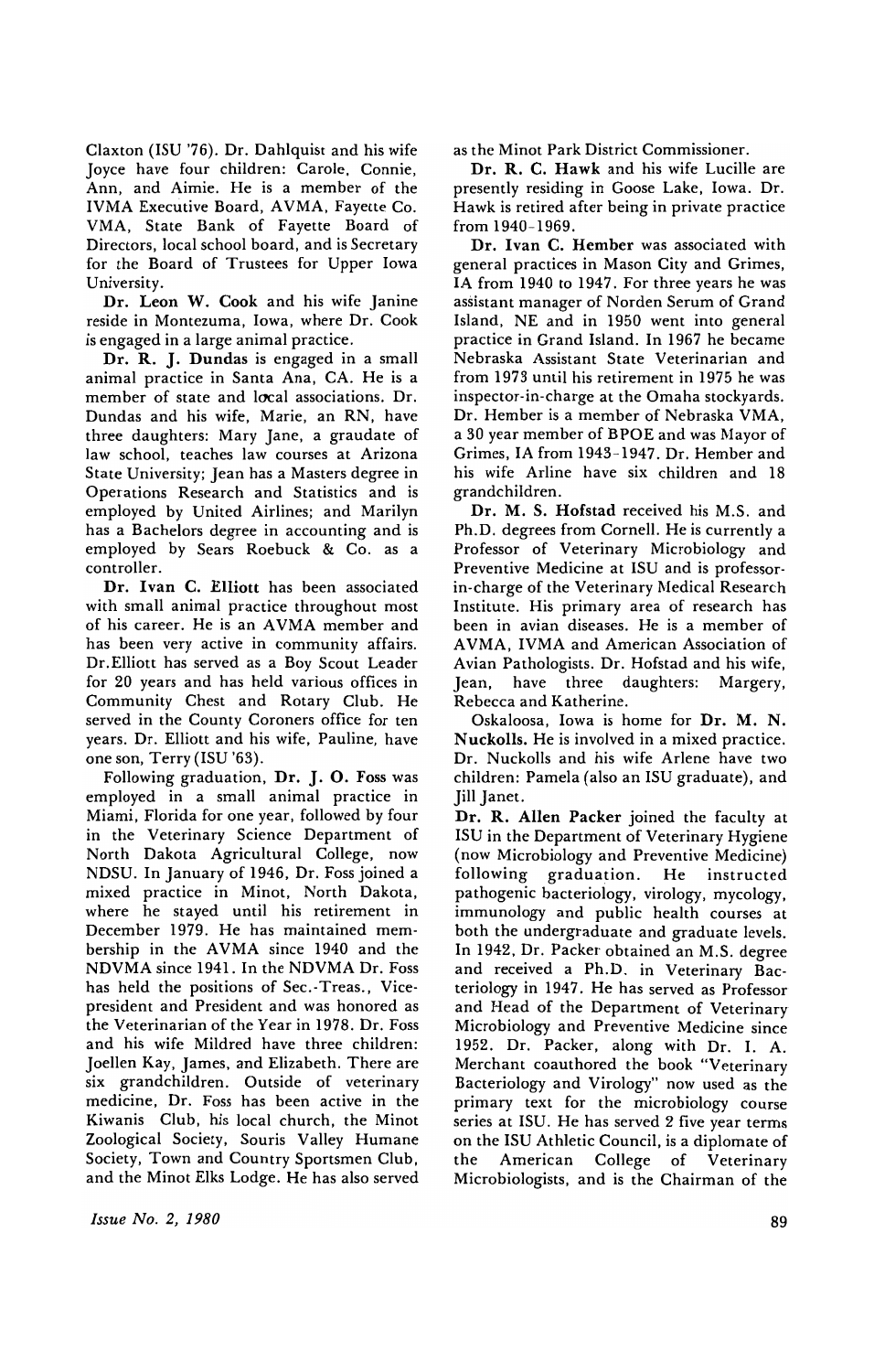Board of Governors. Dr. Packer belongs to the Phi Zeta, Phi Kappa Phi and Sigma Xi Honor Societies and received the ISU Faculty Citation in 1967, and the Distinguished Professor award in 1969. Dr. Packer and his wife Jean have five children: Ellen, Juliann, Sara, James, and John.

Presently retired, Dr. K. S. Preston is residing in Sanibel, Florida. As a new graduate, he worked for Allied Laboratories, Inc. in Sioux City, Iowa. From 1943 to 1946 he served as a Veterinary Officer in the Army. Dr. Preston then went into a mixed practice in Veedersburg, Indiana. From 1958-69, he acted as Chairman of the Ambulatory Clinic at ISU. During this time, he spent one year at the University of Cairo, Egypt, on a Fulbright Scholarship. Until 1971, Dr. Preston was involved with the Agency for International Development in Bogota, Colombia, and then spent two years in Nigeria. After 1973, he worked at the Veterinary Medical Research Institute-ISU, until retiring in 1978. He and his wife Mary Jane have two sons, John and Timothy.

Dr. John G. Salsbury is presently Chairman of Salsbury Laboratories of Charles City, Iowa. After graduation he joined his father's firm working at various times in all departments. In 1945, Dr. Salsbury became vice president and general manager of the family firm. In 1960, he was named president of the firm and chairman in 1971. Dr. Salsbury is president of several Salsbury subsidiaries. Industry affiliations include: Councilor for the World's Poultry Science Association and board member of the U.S.A. Branch of the World's Poultry Science Association. He is past president of the Animal Health Institute, past chairman of the Poultry and Egg National Board, past director of the National Broiler Council, past director of Southeastern Poultry and Egg Association, past director of the National Association of Manufacturers, past president of the American Poultry Historical Society, and also a past member of the board of directors of the Citizens National Bank of Charles City. Dr. Salsbury is on the board of directors of the Iowa State University Foundation and is a past director of the Iowa College Foundaiton. Dr. Salsbury's professional affiliations include being a member of the AVMA, the IVMA, the American Association for the Advancement

of Science, the American Society of Parasitologists, and the New York Academy of Sciences. Dr. Salsbury has been honored by receiving a D.Sc. from Wartburg College in 1977, the Stange Award, and membership in Gamma Sigma Delta at Iowa State University in 1974. Other affiliations and community service activities include: member of the executive board of the Winnebago Council, Boy Scouts of America (Silver Beaver award); member of the Shrine, Elks, and the United Methodist Church of Clear Lake, Iowa. Dr. Salsbury is past president of the Chamber of Commerce and the Lions Club. Dr. Salsbury and his wife Doris reside at Clear Lake, Iowa, and are the parents of five children: Douglas (DVM at ISU '67), Craig (B.S. at ISU '69), Debra, Barbara and Rebecca.

Dr. R. G. Sheumaker has been in large animal practice in Danbury, IA since 1940. He and his· wife Jean (ISU '44) have four daughters: Susan (ISU '67), Ellen (USD '72), Joan (USD '73), and Nancy (Morningside College '77). Dr. Sheumaker is a member of AVMA, IVMA, AASP and was on the IVMA Executive Board. His community activities include local school board, town council, Woodbury County Board of Health, President of Danbury Community Club, Methodist Church, Masonic Lodge and Shrine.

For two years, Dr. E. Dean Simonsen was engaged in general practice at Cherokee, Iowa, but was then drafted into the Army in 1942. He was commissioned in the Veterinary Corps and served in the Southwest Pacific Theater under General Douglas MacArthur for three years. After discharge in 1946, Dr. Simonsen began working for his father and brothers in what is now Simonsen Mill, Inc., of Quimby, Iowa. He has since spent all his time in the advertising-marketing part of the business. Dr. Simonsen and his wife Betty have six children: Richard, Jeffry, Robert, Kathleen, Pamela, and Janet. His activities include being a trustee at Westmar College (LeMars, la.) and serving on the Iowa 4-H Foundation, Cherokee Co. 4·H Council and Cherokee Co. Extension Council.

Presently in Skokie, Illinois, Dr. R. E. Storm and his associate, J. Thomas Johnson, (U of Ill. '68) operate a small animal practice, the North Shore Veterinary Clinic. Dr. Storm is active in many organizations including: AVMA, AAHA, Illinois VMA (Veterinary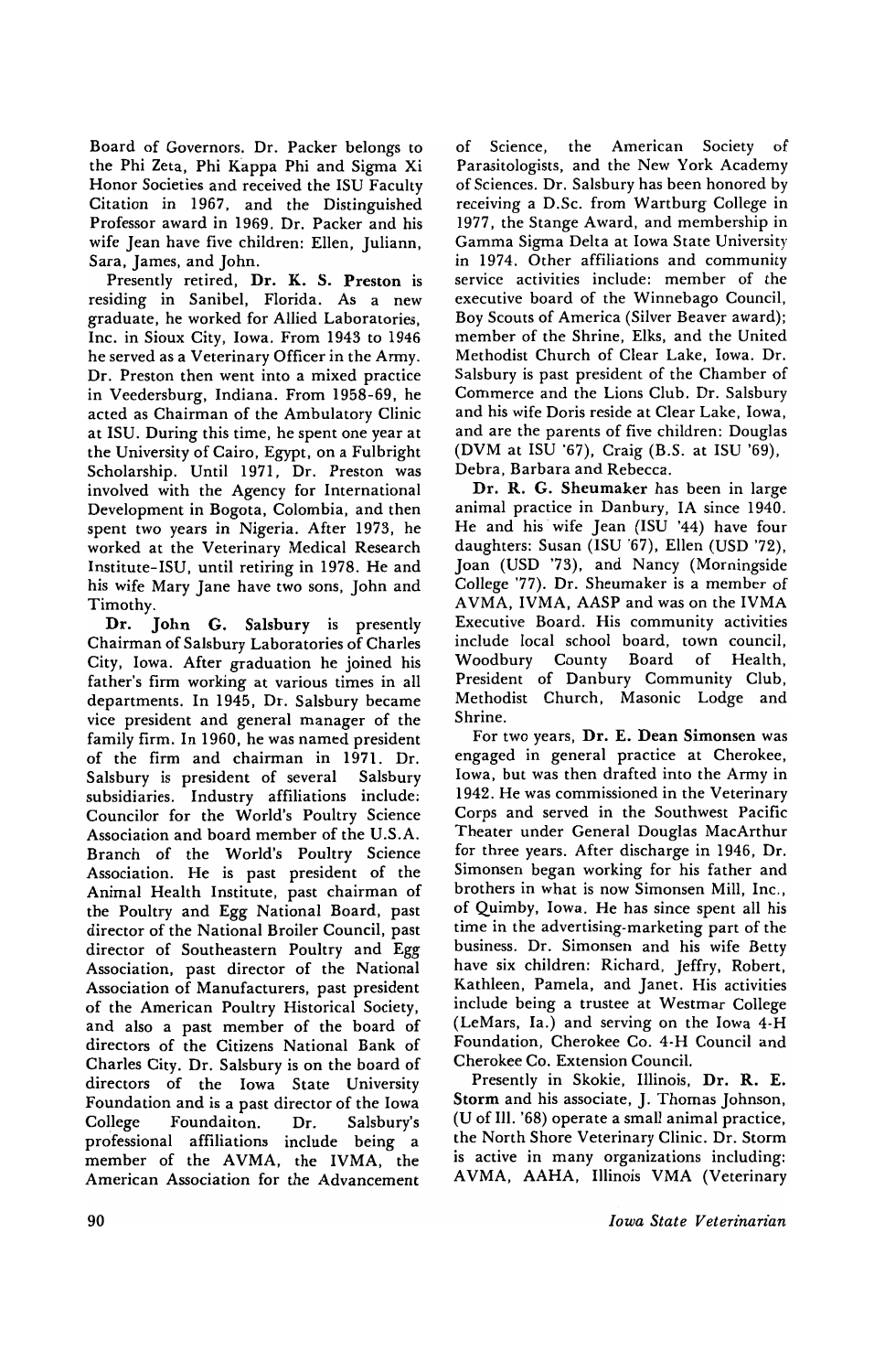Service Award), Chicago VMA (past President and Director, advisor for Veterinary Explorer Post). Kiwanis Club of Evanston (past Director, Legion of Honor member), St. Paul Lutheran Church (President) and Skokie Board of Health. Dr. Storm and his wife Ella have two children, Lynne and Allan.

Dr. Edwin P. Taylor and his partner Dr. Thomas S. Kube (Cornell '68) operate the Buckingham Animal Hospital in Buckingham. Pennsylvania. Dr. Taylor has practiced in this area since 1940 and has had Dr. Kube as a partner for the past eight years. For ten years following graduation Dr. Taylor dealt exclusively with large animals. He is presently involved in mixed practice. Dr. Taylor and his wife Elsie have three children: Allen, Dana, and Robin.

Following graduation in 1940. Dr. F. D. Wertman was engaged in general practice in Carlisle, lA, until 1961, when he became Executive Director of the IVMA and Executive Secretary of the AASP. Dr Wertman and his wife Josephine have three children: David, Janet and Carol.

### **Class of 1950**

Dr. Robert H. Ahrens has practiced in Jewell, Iowa since graduation, formerly in a partnership with Dr. C. L. Nelson for twenty· five years and for the past five years with Dr. L. D. Koehnk. Their practice mainly involves turkeys and swine with an emphasis on laboratory work. Dr. Ahrens and his wife Marie have been married for thirty-one years and have nine children: Marcia, Susan, Teresa, Marian, Peggy, Joe, Tom, Gail and Leslie Ann. The Ahrens also have 2 grandchildren. Taking an active interest in his community, Dr. Ahrens has served three terms as a town councilman and two terms as mayor. He has also been a member of the - Hamilton County Solid Waste Commission and the Jewell Planning and Zoning Commission.

Presently in Denver, Colorado, Dr. Duane T. Albrecht has been Director of Albrecht's Aspenwood Animal Hospital there since 1952. The hospital is a three·man small animal practice, won *Veterinary Economics*  "Design Merit Award" in 1976, has been a member of AAHA since 1955, and sponsors a Veterinary Explorer Scout Post. Immediately

*Issue No.2, 1980* 

after graduation, Dr. Albrecht was an intern at Angell Memorial Animal Hospital. In 1951, he came to ISU as an instructor in the Small Animal Clinic, before establishing his own practice in 1952. Dr. Albrecht has served as President· Denver area VMA, Board of Control-Colorado VMA, President-American' Association of Veterinary State Boards, and District II AVMA Executive Board Representative. Currently, he is Secretary for the Colorado State Board of Veterinary Medicine, and a member of: National Board Examination Committee-Executive Committee and Educational Commission for Foreign Veterinary Graduates, Flying' Veterinarians, Denver Athletic Club, El Jabel Shrine, and the Denver Lions Club. Dr. Albrecht and his wife Elinor have four. children: Steven, Stanley, Susan, and Duane Jr.

Dr. L. C. Allenstien of Whitewater, WI, is associated with a mixed, predominately bovine, practice. His associates include Drs. E. R. Engel, Daniel Hornickel, Michael Newell and Rick Halvorson. Dr. Allenstein is . a member of Wisconsin VMA, AABP, AVMA, Society of Theriogenology and Wisconsin Academy of Practice. He has been chairman of WVMA Executive Board, President of AABP, a member of Publication Committee of the JAVMA, a delegate of: A VMA, and a member of the Editorial Board and advertising manager of the Bovine' Practitioner Journal. He has been on several . advisory boards. was veterinarian for the ; World Dairy Exposition, and has made. contributions to Hoards Dairyman magazine. Dr. Allenstien has the following awards for his contributions to veterinary medicine: Veterinarian of the Year (WI) 1972, Meritorious Service Award (WI) 1979. and: the Stange Award 1978. Dr. Allenstien and' his wife, Betty Dillman (ISU '50), have three children: Steven, Scott and Carla.

Dr. Lloyd L. Bates started his career in Union, Iowa with a 90% large animal: practice and is still working there today. He and his wife, Rosajune (ISU '46-chemistry) have two daughters: Judith and Beth. Dr. Bates has served as president of the ISU Alumni Association and has been a member of several organizations including: the local school board, Hardin County Board of Health, Hardin County Landfill Commission, Hardin County Land Preservation Com·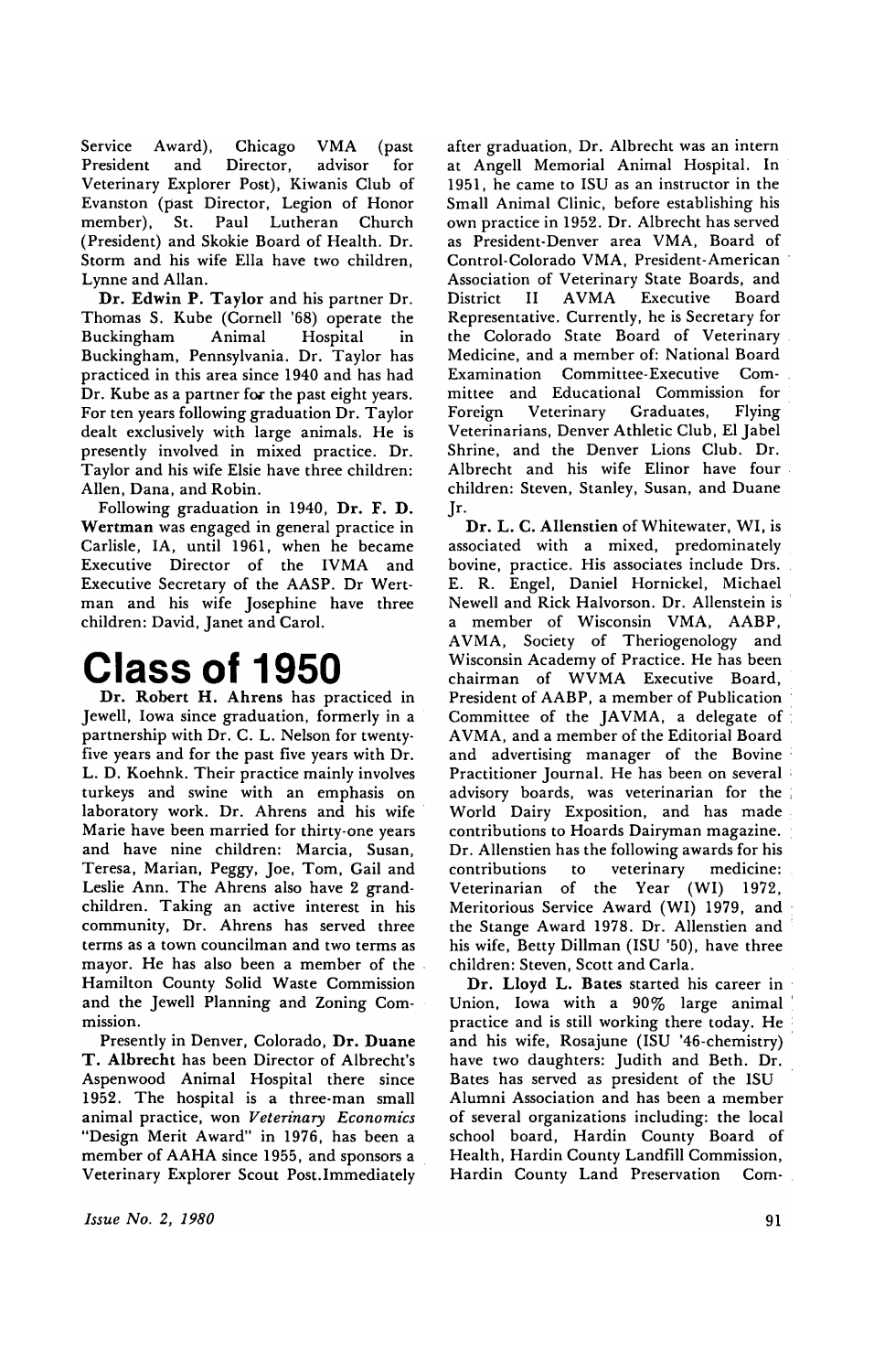mittee, and the Union City Council. He has also been involved with various other church and community activities. Presently, Dr. Bates has one associate, Dr. Ralph T. Strother (ISU '71).

Dr. Leo Cahalan has operated a solo mixed practice in Logansport, IN since 1953. Prior to this he did tuberculosis and brucellosis regulatory work in Wisconsin and was associated with several general practices in Indiana. He is a member of the AVMA, Indiana VMA, and has held offices in the West Central Indiana VMA. Dr. Cahalan is active in Boy Scouting and is past president of the Parish Pastoral Council. He and his wife, Betty, have five children: Marilyn, Patty Jo, Tim, Carol, and Tom.

Dr. Walter W. Campbell was in general practice for  $3\frac{1}{2}$  years following graduation. Since that time he has been employed by the federal government in the Meat and Poultry Inspection Program at Rogers. AR. He is a member and past president of N. W. Arkansas Chapter of the National Association of Federal Veterinarians. Dr. Campbell and his wife Mary have four sons: Craig, Scott. Douglas and Curtis.

The Ozark Veterinary Clinic in Ozark. Missouri is operated by Dr. Herschel J. Chudomelka and his associate, Dr. David Moore (Missouri '78). The doctors see a variety of species in the mixed practice. Dr. Chudomelka and his wife Ethel have six children: Tom, Karen. Julia. Lynn. Ketta, and Laura. Dr. Chudomelka is a member of the Southwest Missouri VMA, the Missouri VMA, and the AVMA.

Dr. A. W. Cooper is involved with a mixed practice in Seymour. Iowa, mainly large animal-beef calf. He and his wife Barbara have four children: Bruce. David. Jane. and Neil. Dr. Cooper is a member of the local School Board (15 years). Lions Club. Odd Fellows. American Legion. and was active with Seymour Municipal utilities for 12 years.

Dr. R. J. Cowles is presently the administrator of the Des Moines County Health Unit in Burlington. Iowa. He and his wife Betty have six children: R. J. Cowles IV. Catherine. Anastacia. Christina, David. and Molly. Besides his government work, Dr. Cowles is active in the Boy Scouts. 4-H. the school board, and various local committees. He also spends time pursuing his interests in

conservation, ecology, and public health. Several years ago, Dr. Cowles was awarded the ISU Young Alumni Award.

Dr. R. R. Dappen is active in a large animal practice in Manning, la. where he and his wife Sara now call home. In 1956, Dr. Dappen was named the IVMA Veterinarian of the Year and since graduation he has also been active as a member and president of the Manning School Board, Vice President of the West Central Iowa Rural Water Association and many other activities. Dr. Dappen and his wife have two children: Nathan and Nicholas.

Dr. Arthur W. Dobson is currently teaching Large Animal Medicine and Surgery in the Veterinary Clinic at the University of Missouri. Prior to this position he had a general practice in Van Horne, IA for ten years followed by one year of governmental work. Dr. Dobson received his Masters degree in 1967 and has published articles on bovine vibriosis, swine dysentery, salmonellosis in swine, and bovine respiratory diseases. He has performed drug evaulations for mycoplasmosis and colibacillosis in swine. Dr. Dobson is a member of AVMA, Missouri VMA, IVMA, AASP, and local committees including-boar testing station, swine breeding station and bull testing station. Dr. Dobson and his wife Lela have one daughter, Carol.

From 1950 to 1968 Dr. John J. Edenburn had general practices in Wayne, NE; Colman, SD; and Dell Rapids, SD. He is now with the Federal Meat Inspection Service at Sioux Falls. SD. Dr. Edenburn has been active in various equine organizations. He has served on the state and national board of directors of the "Pony of America" breed association. Dr. Edenburn and his wife, Lois, have three children-Sharon Parrish (ISU '66), Perry (Brow Institute '69) and Bonnie Thomas (ISU '73).

Dr. Roger G. Feldman is Associate Professor in the Department of Veterinary Pathology at Texas A&M University. He teaches Clinical Pathology and is in his fifteenth year at TAMU. After graduation Dr. Feldman was engaged in general practice at three locations in Iowa until 1957, then entered federal meat and poultry inspection. He came to TAMU in 1965. Dr. Feldman received an M.S. in Veterinary Pathology from Auburn University in 1964 while serving a joint appointment with the University and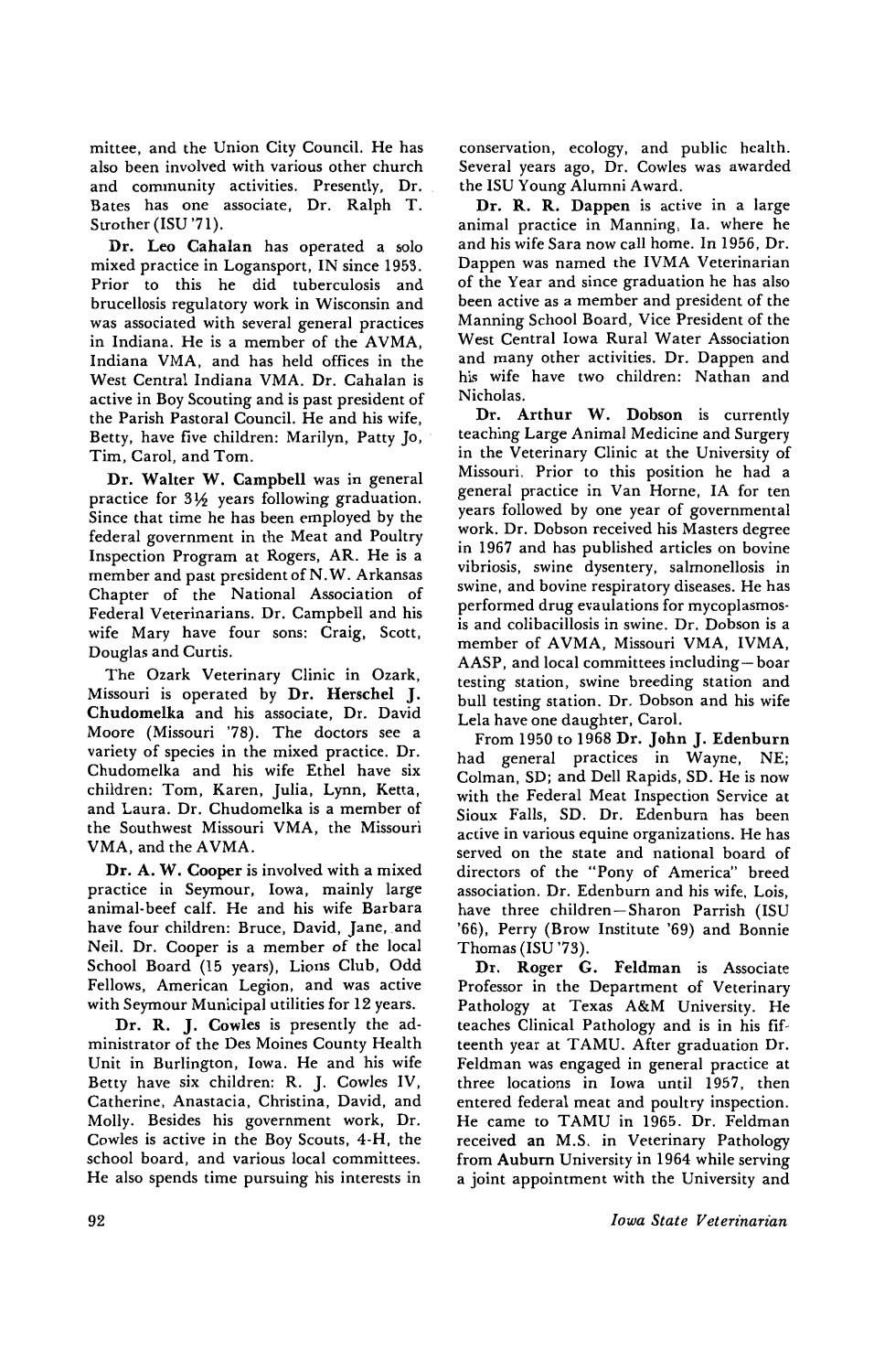the Meat Inspection Division of the USDA. He is a member of the AVMA and the American Society for Clinical Pathology. Other activities in which Dr. Feldman is involved include: church choir, Board of Directors of the Wesley Foundation at TAMU, Kiwanis International, public address announcer for all athletics at TAMU, and officiating football, basketball and baseball at the high school and college level. He and his wife Marie have four children: Susan, Sarah, Sharon, and Scott.

Dr, R. M. Hacecky and his wife Virginia have made Yankton, South Dakota, their home since Dr. Hacecky's graduation from ISU. Two other ISU graduates, Dr. Danford Stoner ('66) and Dr. James Raatz ('79), are associated with Dr. Hacecky in a mixed practice. Outside of veterinary medicine, he is active in the AVMA, SDVMA, VFW, Knights of Columbus, Yankton Co. Historical Society, Rotary, and founded the Yankton Antique Auto Club Inc.. Dr. Hacecky and his wife have one son, Terry.

Dr. Robert E. Hall is currently Extension Veterinarian at the University of Wisconsin in Madison. His past employment included general practice at Albany, Missouri, work at the Regulatory and Diagnostic Lab-Wisconsin Dept. of Ag. before taking his present position in 1961. Dr. Hall and his wife Kathryn have three children: David, Linda and Robert.

After graduation, Dr. W. W. Herrmann came to Sibley, Iowa, and joined into partnership with Dr. R. C. Wahl (ISU '43). Their practice is  $90\%$  large animal and  $10\%$  small animal. He belongs to the AVMA, IVMA, NWIVMA, and within the community, Dr. Herrmann serves as a director on the board of the Sibley State Bank. He is a member of the Kiwanis Club and has served on the Sibley School Board. Dr. Herrmann and his wife Ramona have three children: Tom, Ann, and Kay.

Dr. J. M. Hollen is in a mixed practice in Winterset, IA. His associates include his son Eric (ISU '71) and Drs. Robert Newton (ISU '67) and Randy Wheeler (ISU '77). Dr. Hollen and his wife Lucille have four children: Mike, Eric, Jean, and Maxine.

Since graduation, Dr. Spencer G. Hull has been engaged in mixed practice, predominantly large animal, in the area of What Cheer and Gibson, Iowa. Farming and livestock (cow-calf herd and hogs) occupy most of his time, but he continues to practice some. Dr. Hull and his wife Maxine have two sons, Darrin and Doran, plus two grandchil· dren.

Now living in Fremont, California are Dr. John G. Kilian and his wife Lois. Dr. Kilian runs a solo small animal practice in nearby Newark. The Kilians have five children: John, Tim, Maureen, Sheila, and Peter plus six grandchildren. Since graduation Dr. Kilian's outside interests have consisted mainly of active participation in the Army Reserves as a pilot and the Rotary Club.

During his career, Dr. Robert E. Kline spent 13 years in a mixed practice at Melbourne, lA, 3 years in a cattle fertility practice at Fort Collins, CO, and 12 years as a feedlot consultant for Moorman Mfg. Co. He is a member of AVMA and Colorado VMA. Dr. Kline and his wife Thelma have two daughters- Babette, a high school teacher, and Lucia, a veterinary student at Colorado State University.

Dr. Harry E. Koeppen operates the Bloomington Veterinary Hospital with his two associates, D. M. Craig (Pur '73) and R. D. Kelly (Pur '75). It is a small animal practice located in Bloomington, Indiana. Dr. Koeppen is a member of the Indiana VMA (and has served on various committees), Central Indiana VMA, AAHA, American Veterinary Radiology Society, Academy of Veterinary Cardiology and Feline Medicine Association. He and his wife Pat have two children, Julie and Susan.

Dr. Merlin E. Macheak retired from Veterinary Services Laboratory, USDA, in 1978. He and his wife Vi moved to Rogers, AR in 1979 and are about to move into their newly constructed home. They have four children-Cecil, Mary, Greg, and Ann.

Dr. Robert A. Moore is involved in a mixed practice in Dunlap, Iowa. He and his associates, Dr. M. J. Montag (ISU '51), Dr. D. R. Young (ISU '72), Dr. R. G. Koenig (ISU '77) and Dr. K. Mckeown (ISU '77) operate the Twin Valley Veterinary Clinic. A new large and small animal clinic was opened in 1978. Dr. Morre has a wife, Genevieve.

Following graduation, Dr. Ralph L. Muhm, went into private practice for eleven years. Since 1961, he has worked with the NVSL. Assignments have taken him to UNFAO Bolivia from 1975-1976 and to

*Issue No.2, 1980*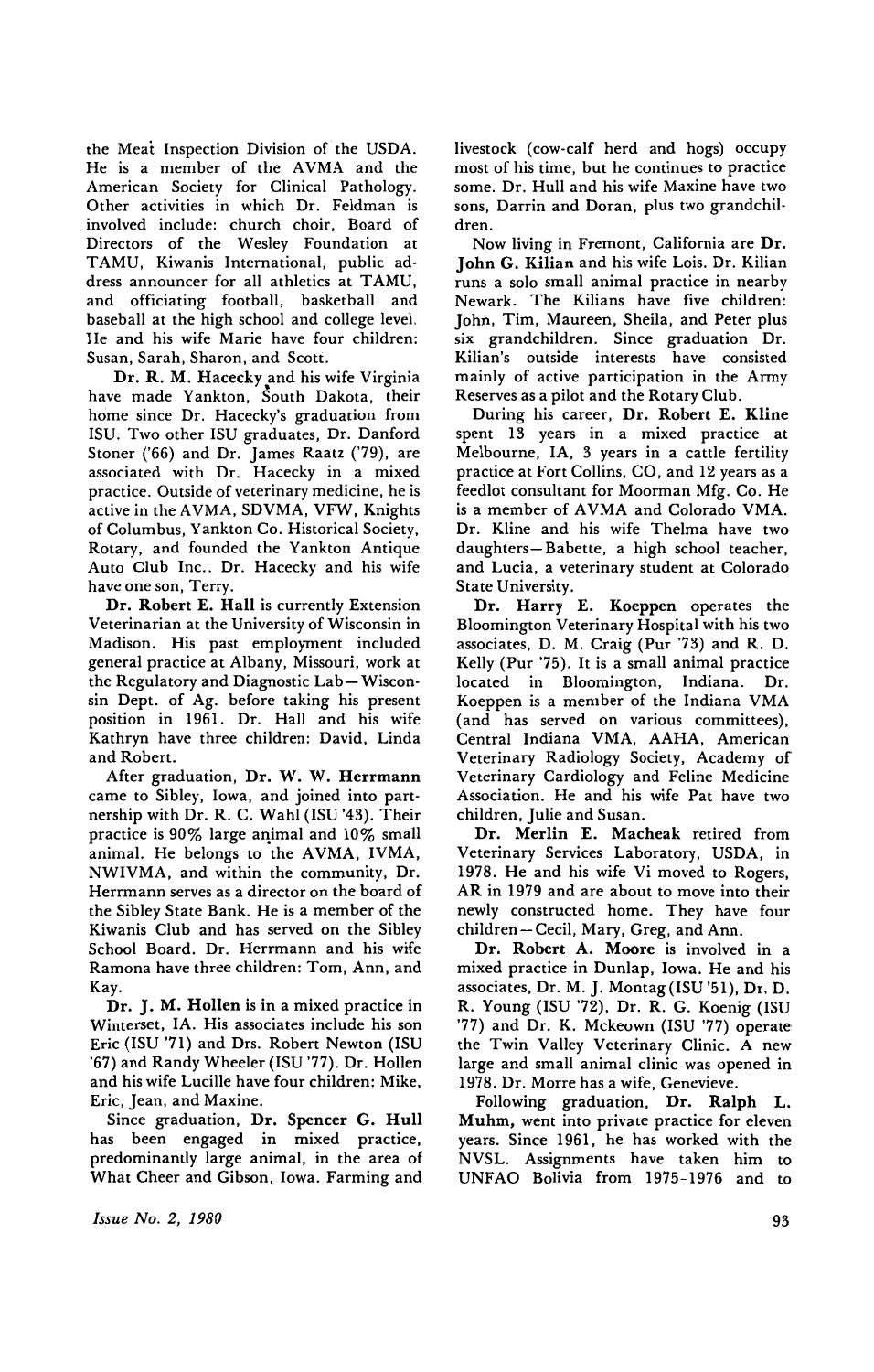USAID Mali in 1978. Dr. Muhm received an M.S. in pathology at MSU '70. He and his wife Kathleen have two children, Michael and Marilyn.

Dr. Gerald Peacock is presently employed by the Veterinary Services branch of APHIS in the USDA. He and his wife, Patricia have three children: Thomas, Val (ISU '72) and Donna. Dr. Peacock is currently living in Edgewater, Maryland. Previous stations have taken Dr. Peacock to Iowa, Nebraska, California, and Washington, D.C. He is a member of the AVMA and USAHA.

Now working with the State of Iowa in Meat Inspection, Dr. Max G. Pool first practiced for 20 years following graduation in Mt. Ayr, IA. Dr. Pool and his wife Mae now live near Albia, IA and have three children: Jean, Sharon and Sharmin.

Dr. D. W. Poppen operated a solo practice in Sheldon, Iowa from 1950 to 1954. In 1955 he became partners with Dr. D. R. Henerson (ISU '52). Dr. Poppen joined the USDA in 1977 and currently works for the FSQS and MPI. Dr. Poppen and his wife Jean have three daughters: Donna, Diana, and Elizabeth; and have seven grandchildren. A member of the AVMA and IVMA, Dr. Poppen also belongs to the Congregational Church and the Sheldon Country Club.

Following graduation, Dr. Kenneth H. Randolph began to practice in Lost Nation, Iowa, where he still resides today. His practice is mostly large animal with emphasis on beef cattle and hogs. He and his wife Carmaleta have three children: Joylene, Kerry and Jody; plus three grandchildren. Dr. Randolph's activities include being a member of the AVMA, IVMA, Eastern IVMA,City Council, Society of the Gentle Doctor, Presbyterian Church, Masonic Lodge, Cyclone Century Club, Who's Who in the Midwest, and the Lost Nation Booster Club.

Dr. Anthony W. Riepma is employed by the USDA as inspector in charge of Iowa Beef Processors in Amarillo, Texas. He and his wife Helen have two children: Linda-25, and Debbie-22, who also live in Texas. In July of 1973, Dr. Ripema retired from twenty years of active duty as a lieutenant colonel in the U.S. Army. His assignments had included seven years duty in Germany, tours in Korea and Vietnam, and stations in Louisiana, Texas, and Arizona. Dr. Riepma has been located in Amarillo, Texas since military

retirement. Dr. Riepma's military awards include the Legion of Merit and the Bronze Star Army Commendation Medal.

Dr. Ben F. Schlegel is employed by the Lilly Research Laboratories as a research associate. His present home is in Fayetteville, Arkansas, and his job involves field research and development in several southern states. Although Dr. Schlegel conducts research on products for all species of animals, his activities are primarily centered around development of new therapeutic agents for the prevention and treatment of diseases of broiler chickens. He provides technical service for eight Elanco Products Company salesmen in his geographic area. Dr. Schlegel and his wife, Mary, have five children and five grandchildren. Their children are Bruce, Ben J., Carolyn, Mary Elizabeth, and Laura Ann. Following his graduation in 1950, Dr. Schlegel worked in a general practice in Pulaske, Iowa for about one year. Between 1951 and 1960, he was involved in a general practice in Lake Park, Iowa. From 1960 to the present, he has been an employee of Eli Lilly and Co. Dr. Schlegel began his career with the company as a veterinary products salesman at Corn States Labs in Sioux City, Iowa. After three years he became involved in veterinary products technical service at Corvel Labs in Sioux City. He held a position as clinical evaluator at Corvel Labs in Omaha for one year and later became a technical service representative for Elanco Products Co., in Fayetteville, Ark. For five years Dr. Schlegel served as an animal science representative at the Lilly Research Lab in Fayetteville. He spent another five years as a research scientist for the company and was promoted to research associate in 1978. In his present position Dr. Schlegel is associated with numerous veterinarians and other scientists who work for Lilly Research Labs.

Dr. Charles M. Towers is currently the County Veterinarian for Tazewell and Peoria counties in Illinois. He and his wife Mary have six children: James, Mark, Greg, David, Jon, and Janet.

Since graduation, Dr. Robert W. Urbatsch has been involved in a mixed practice in Albert Lea, Minnesota. Among his present associates is Dr. Willis Lawson (ISU '45). Dr. Urbatsch is active in the AVMA, IVMA, MVMA, American Legion. DAV, DU, church board. and is the township board